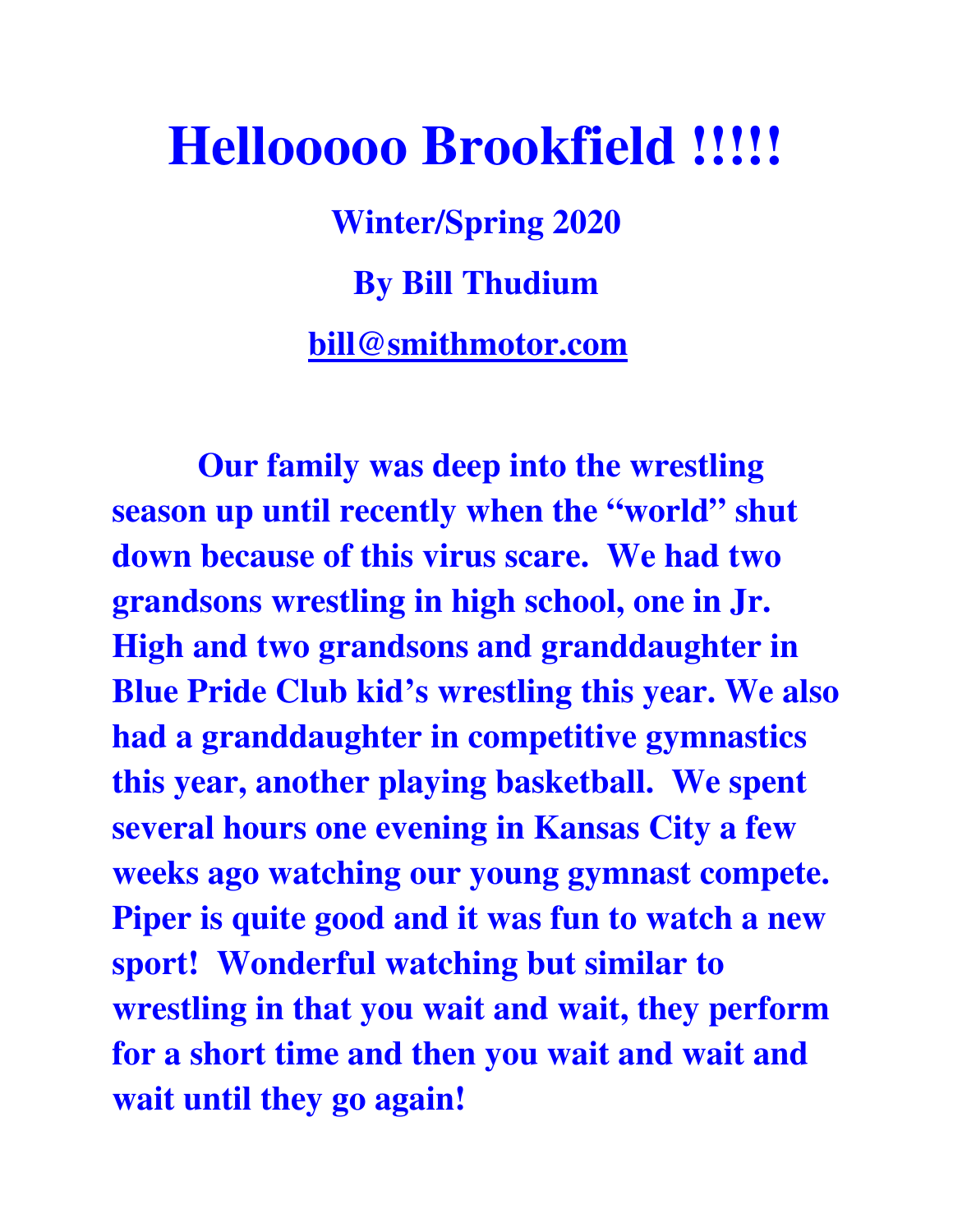**Because of basketball and high school wrestling the school facilities are generally tied up on Saturdays through those seasons so kids wrestling hold many of their meets on Sundays. That means often times many in our family are unable to make it to Sunday Church services. I keep our Pastor up to date on how the kids are doing by texting her and she kept the congregation informed about how the kids were doing.** 

 **Our Grandson Donavan Parn is a Junior this year. He took a fourth place at State as a Freshman, a 1st Place as a Sophomore and this year finished second in his weight class. We are so proud of him and look forward to seeing him return to the podium again his senior year. Grandson Gambal was just a freshman this year but he did well and I think will qualify for the State tournament in future years.**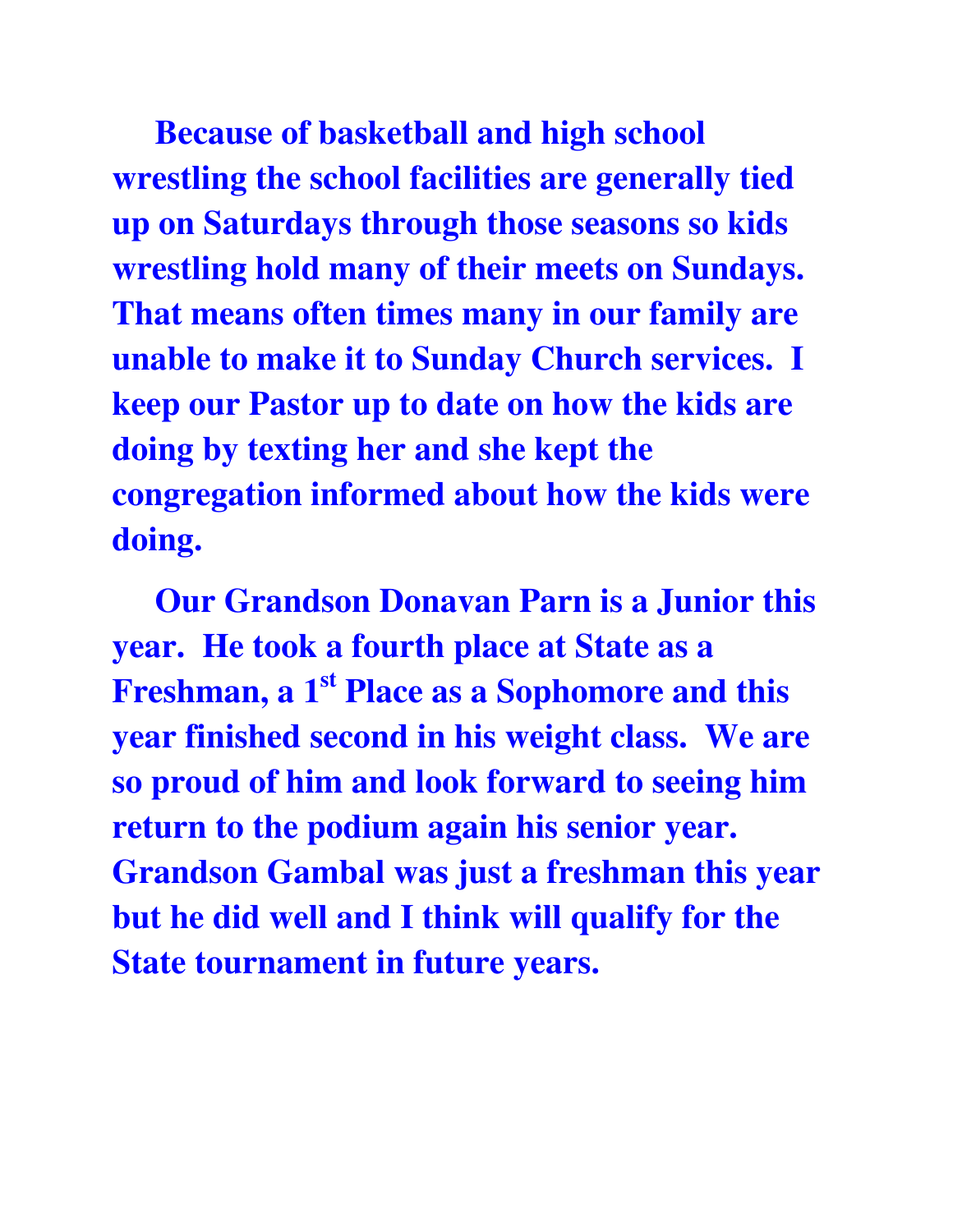*Leadership Academy* **– Recently I attended the 14th Annual Leadership Development Academy Graduation. This year 18 adults and students took the 6 month course. The class included our Grandson Donavan – glad he was able and willing to participate. The course includes training that reaches across the full spectrum of leadership development, including life skills, some intense self-searching introspection which seems to always result in humble, appreciative graduates. Students learn about the community, local businesses, economic and community development efforts, community history, leadership styles, team building, communication skills, managing conflict, etc. This year's class also included Jeanne Allen, Katherine Ballard, Heidi Beeler, Daniel Falcon, Kathy Harlan, Joel Kidwell, Brandie Mattox, Anthony Montes, Josh Moore, Emma Sheerman, Casey Smith, Kaley Smith, Kyle Smith, Kristy Sparks, Kaylee Sportsman, Richard Steele and Karen Wilder.**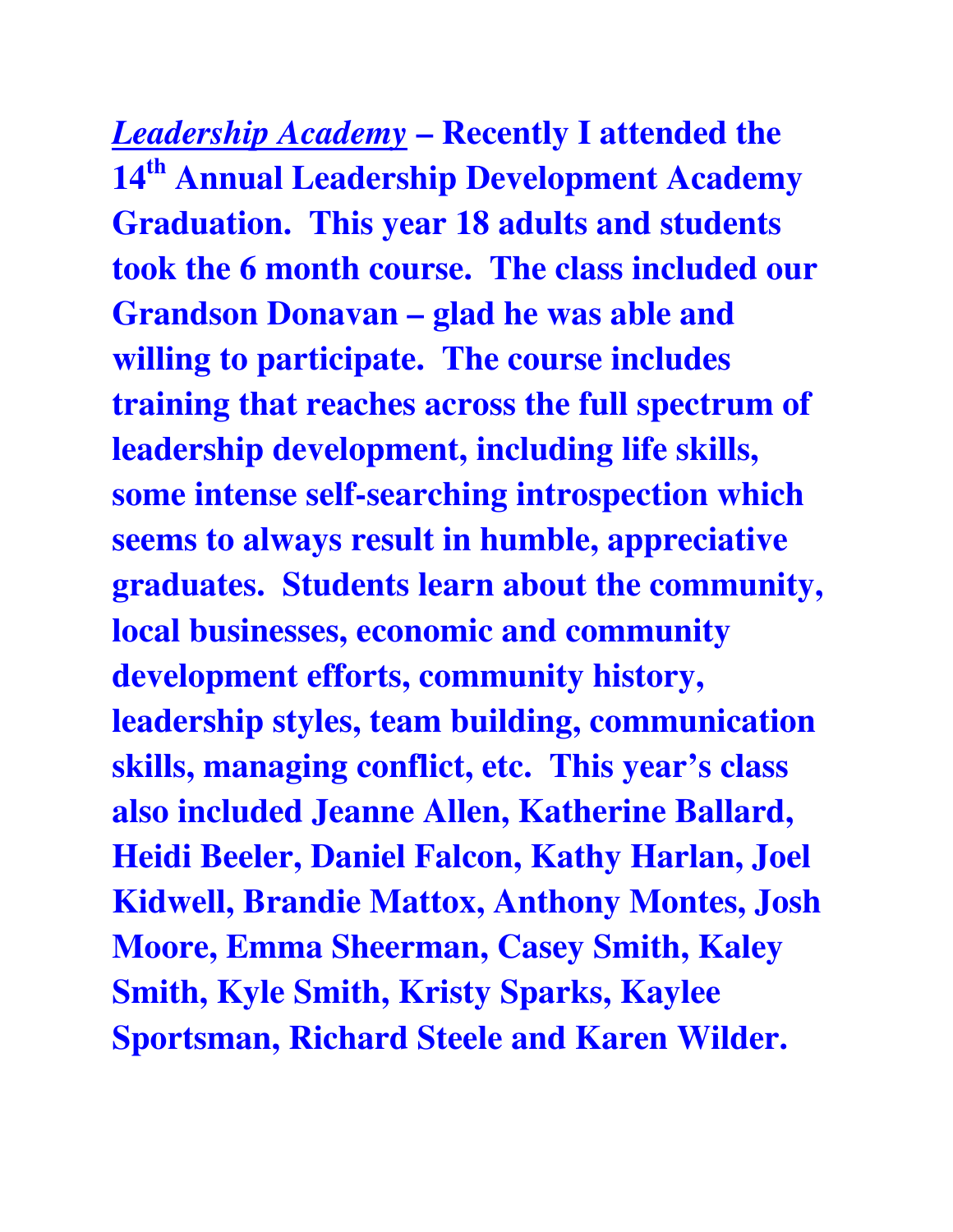**Throughout the 14 years a total of 210 students and adults have graduated from the BAGP Leadership Academy, spreading new leaders throughout our community and County.** 

*BAGP Piccadilly* **– A couple of weeks ago the Brookfield Area Growth Partnership and it's various committees held their annual Piccadilly for the purpose of raising funds for the Partnership and Downtown initiatives. The event was held in the wonderful new Linn County Event Center this year. What a great place to hold large events like this. The Piccadilly was sold out! Another great night for the crowd and BAGP, and it sure showcased what a fantastic new event center we have in Brookfield. Worked perfectly for the event.** 

*Blue Pride Wrestling Club* **– This local kids wrestling Club continued to grow in size and success each year. This year there were 71 kids in the Club. 32 of them participated in Kids Districts with 30 advancing to Regionals this past**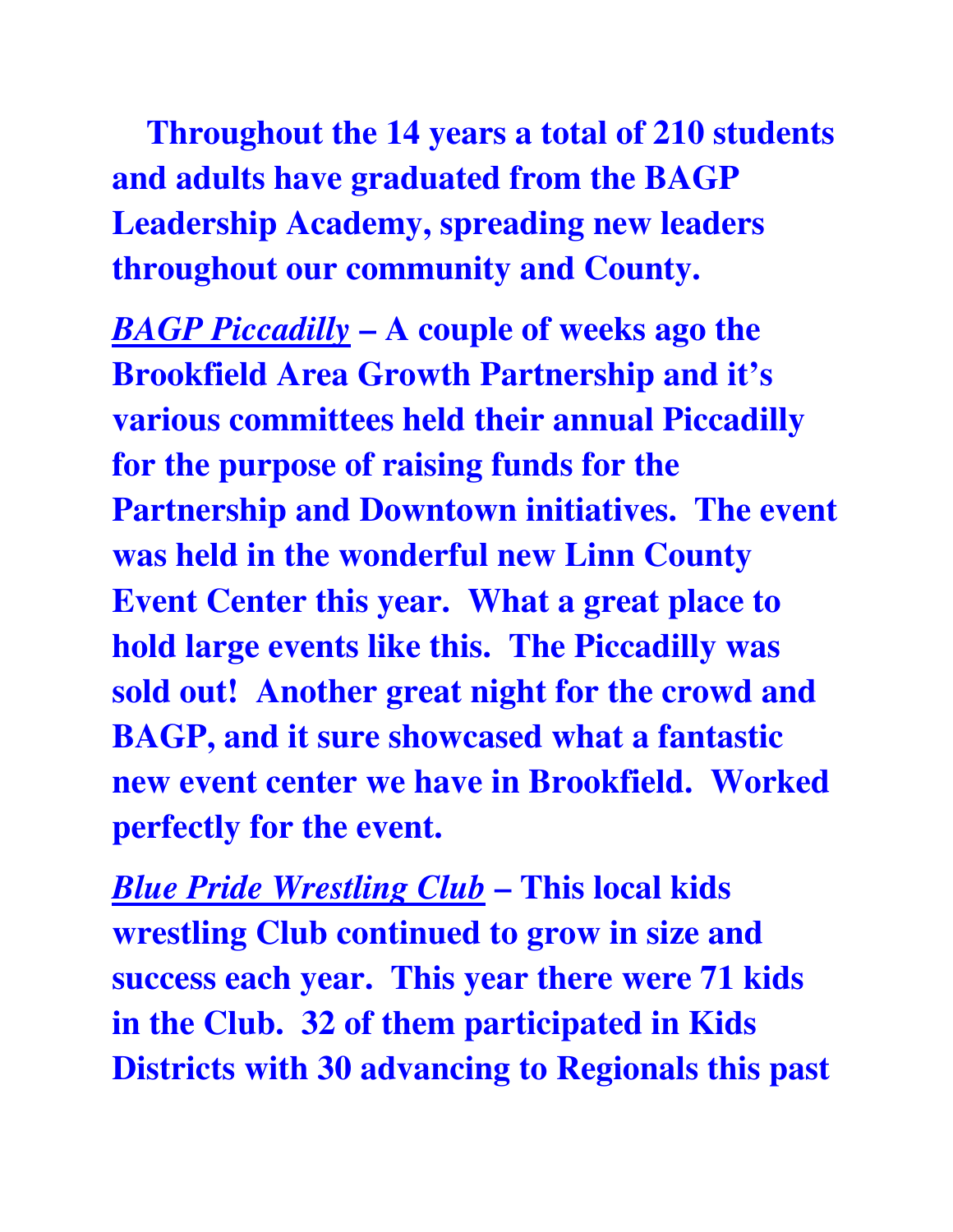**weekend. In order to qualify for State the kids had to finish in the top four at Regionals. Blue Pride qualified 18 kids for the State Tournament that unfortunately had to be cancelled due to virus concerns. This event was set to be held at the old Kemper Arena, now the HyVee Event Center. Regional BPWC finishers included 7 champions, 5 second place finishers, 2 third place finishers and 4 kids who placed fourth. Our grandson Devan was headed to Kids State as a two time State Champion and a one-time 2nd place finisher. He was a number one seed this year in his age and weight class. We sure looked forward to what very well could have been a glowing celebration of Blue Pride successes at the State Tournament – almost assuredly the Club's best finish ever. Grandson Kingston is not old enough to compete for State qualificaton and Grandaughter Dylan came up just short of qualifying for State this year. Girls and boys wrestle each other in kids wrestling. Dylan holds her own very well and wins much of the time but**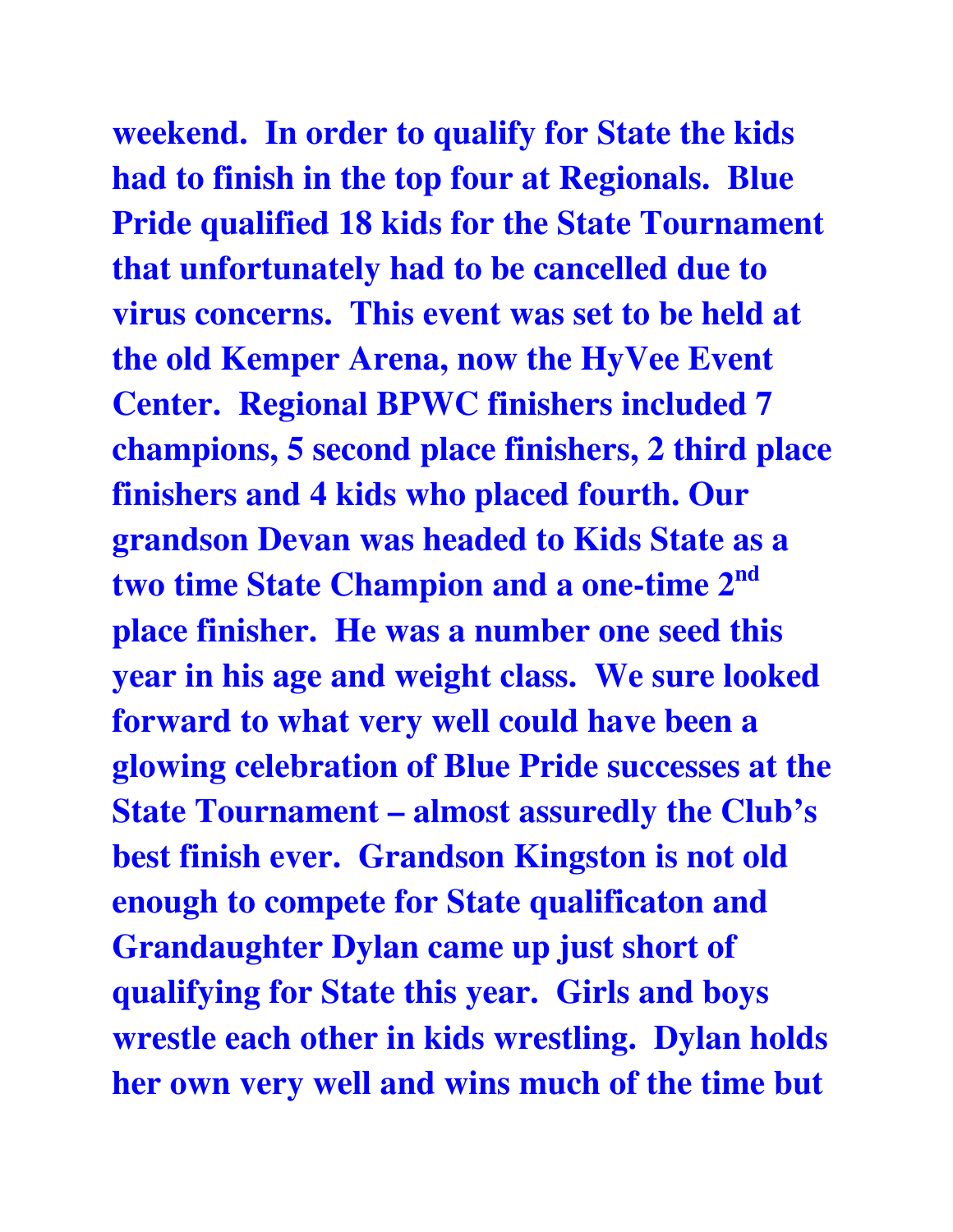**she ran into some tough boy competition in the Regional tournament. Unfortunately so far girls have to wait until they are in high school before they wrestle only other girls. Dylan will be a handful when she gets to high school after all of her years of experience wrestling boys! Same can be said for several young girls who have started wrestling in the Blue Pride Club.** 

*My Memories* **– When Shane and I were first married, over 45 years ago, our first residence was an apartment building in Jefferson City. Just a few blocks away was a local grocery store where we liked to shop. Our first set of Funk & Wagnall Encyclopedias came from shopping at this store! We accumulated premium points from our purchases and then traded them for the books and quite a lot of our dinnerware. Still have and use some of that dinnerware! We always felt so accomplished buying things this way. Lots of good memories of times when we didn't have much other than each other. Special times we both will always cherish.**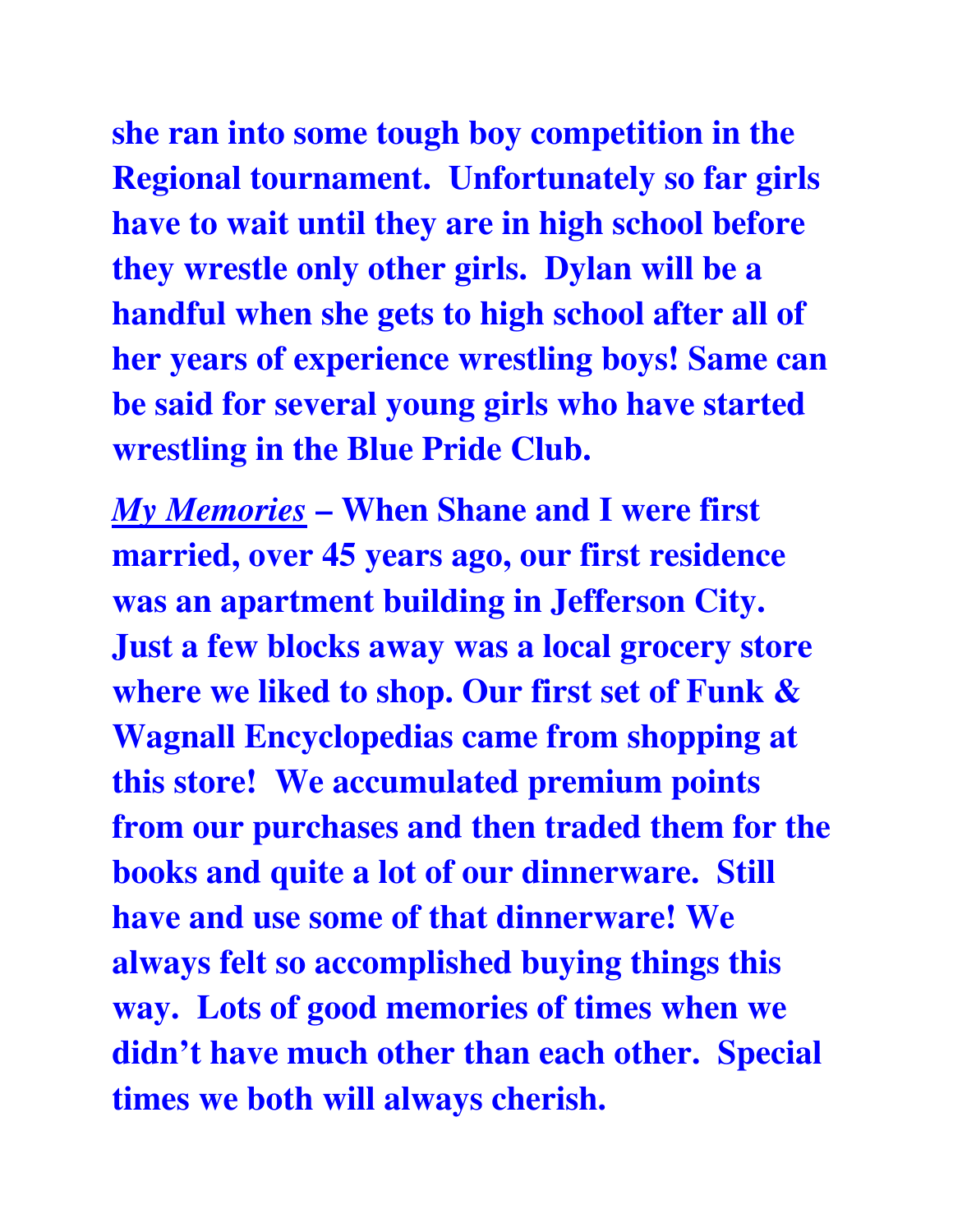*The Corona* **- Wow, could any of us have ever imagined the situation we are in now with the Coronavirus?? It literally is shutting down our country. Brookfield is no exception. All of our restaurants have had to go to carry out only status. Dan's was spared by the County Health Department because they have plenty of space to spread their customers out but later told he had to close inside dining as well. I am concerned that this closing and sheltering at home idea may spread to Missouri as well. Can you imagine what would happen to our Brookfield economy if we had to close our factories and send everyone home for an extended period of time?? No paychecks mean no mortgage payments, no car payments, no bill paying, no money to purchase groceries and other essential items. Pershing Hospital is also under all kinds of pressure with providers cancelling non-essential and elective medical procedure clinics. Outpatient business has been the lifeblood of Pershing and most rural hospitals for several years now. Cutting off that**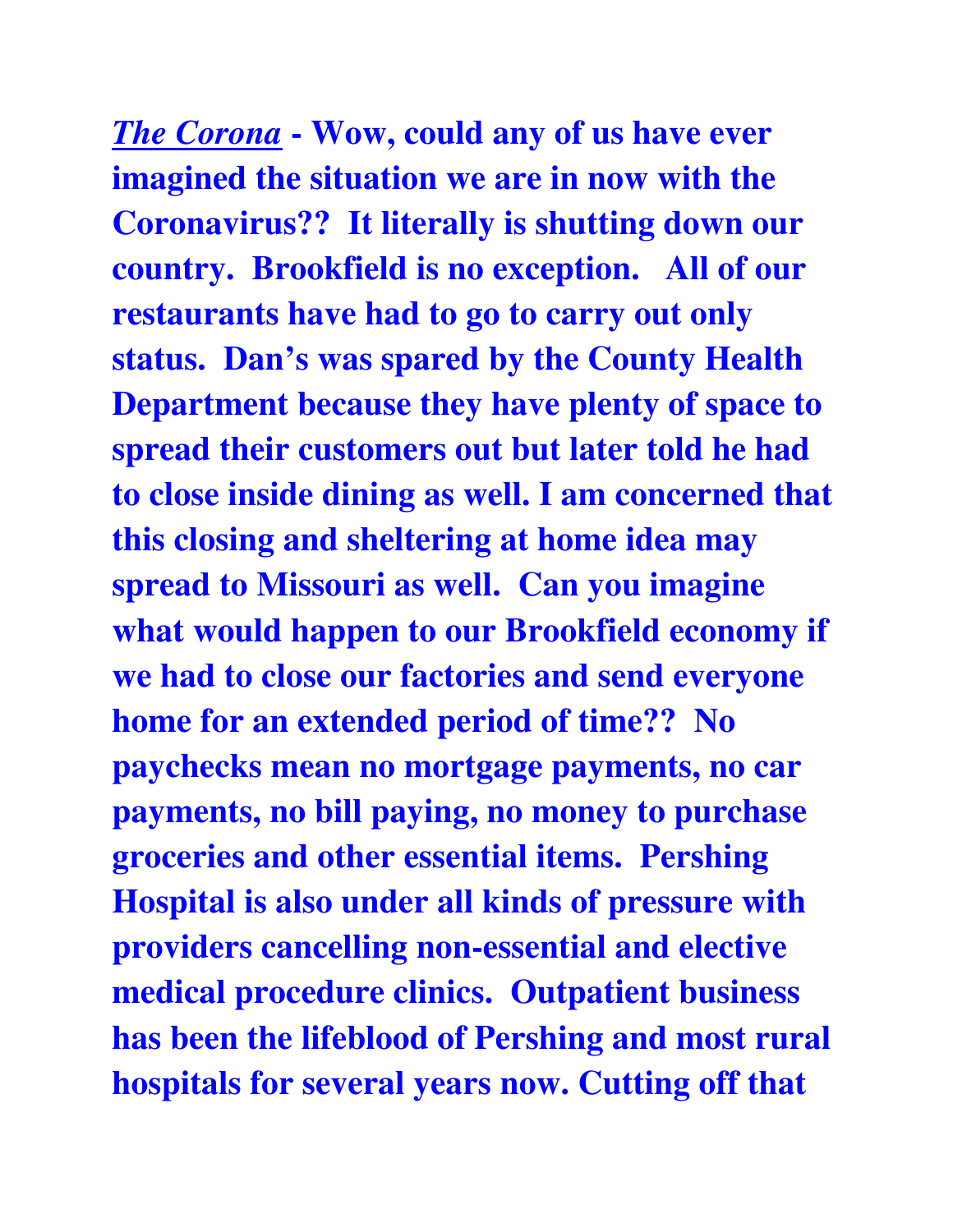**revenue in turn could put the Hospitals in financial jeopardy – at a time when the health care facilities could be facing overwhelming needs to address the coronavirus crisis. Every hospital in our Country is facing similar issues, particularly the rural facilities. I am afraid decision makers do not always consider or understand the consequences of their actions!** 

 **We all obviously have to hope the extraordinary efforts underway in Nation to mitigate this virus is successful and soon. We desperately need to get back to work, reopen our businesses and resume our normal lives.** 

*SummerFest and Alumni Weekend?* **At this point everything is still scheduled to happen. We are all watching and waiting to see what happens with this virus and how long things will be shut down. I am hopeful and somewhat optimistic that we will have this thing turned around by May and back to normal by June. I suppose my guess is as good as the next guy!** ☺